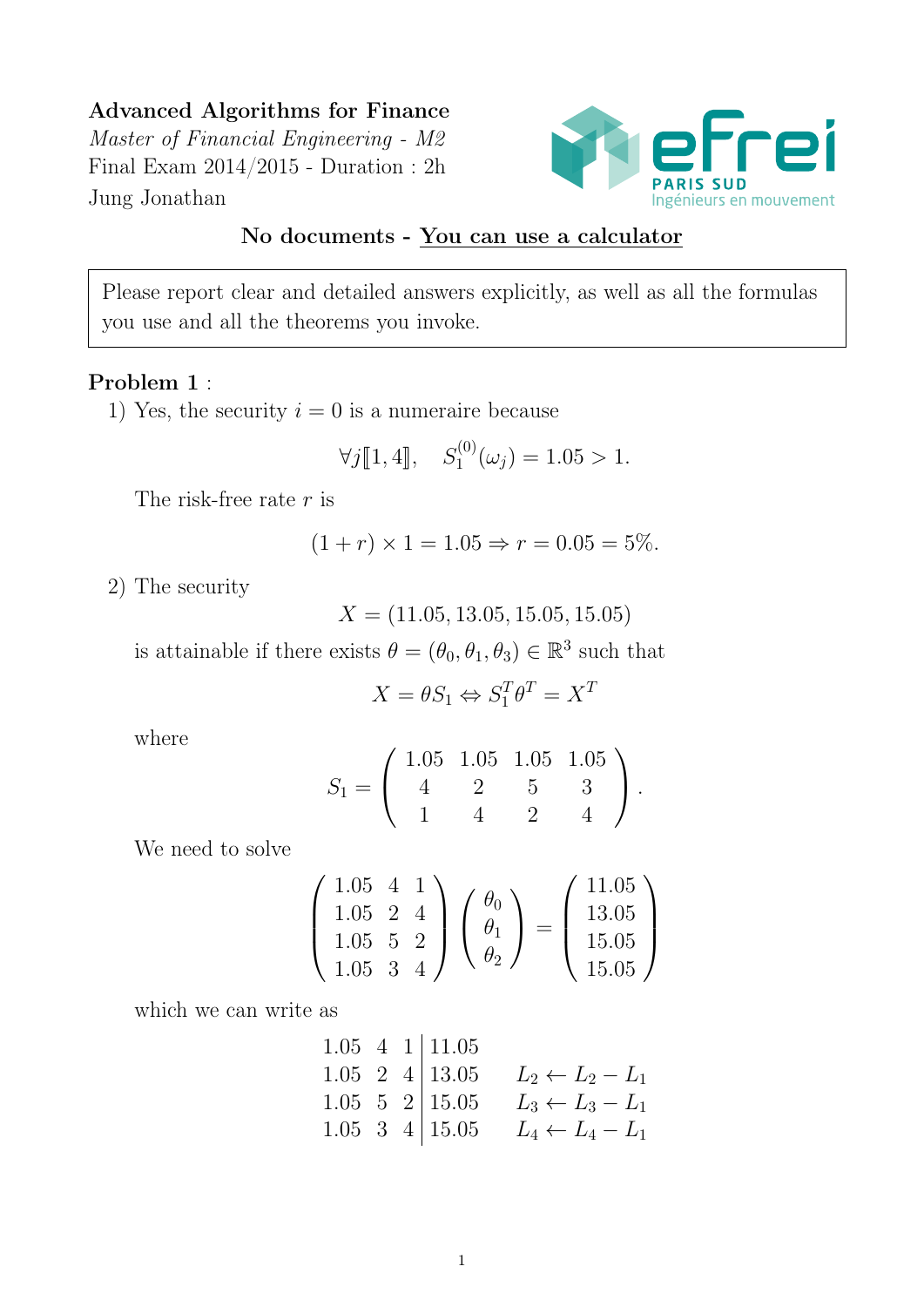⇔ 1.05 4 1 11.05 0 −2 3 2 0 1 1 4 0 −1 3 4 L<sup>3</sup> ← 2L<sup>3</sup> + L<sup>2</sup> L<sup>4</sup> ← 2L<sup>4</sup> − L<sup>2</sup> ⇔ 1.05 4 1 11.05 0 −2 3 2 0 0 5 10 0 0 3 6 L<sup>3</sup> ← L3/5 L<sup>4</sup> ← L4/3 ⇔ 1.05 4 1 11.05 0 −2 3 2 0 0 1 2 0 0 1 2 L<sup>2</sup> ← L<sup>2</sup> − 3L<sup>3</sup> ⇔ 1.05 4 1 11.05 0 −2 0 −4 0 0 1 2 0 0 1 2 L<sup>2</sup> ← L2/(−2) ⇔ 1.05 4 1 11.05 0 1 0 2 0 0 1 2 0 0 1 2 L<sup>1</sup> ← L<sup>1</sup> − 4L<sup>2</sup> − L<sup>3</sup> ⇔ 1.05 0 0 1.05 0 1 0 2 0 0 1 2 0 0 1 2 L<sup>1</sup> ← L1/1.05 ⇔ 1 0 0 1 0 1 0 2 0 0 1 2 0 0 1 2

We get the following equivalent portfolio

$$
(\theta_0, \theta_1, \theta_2) = (1, 2, 2)
$$

and then, the security  $X$  is attainable.

3)  $\mathcal{Q} = (q_1, q_2, q_3, q_4)$  is a risk-neutral probability distribution if  $-\forall j \in [\![1,4]\!], \quad q_j > 0,$  $-q_1 + q_2 + q_3 + q_4 = 1,$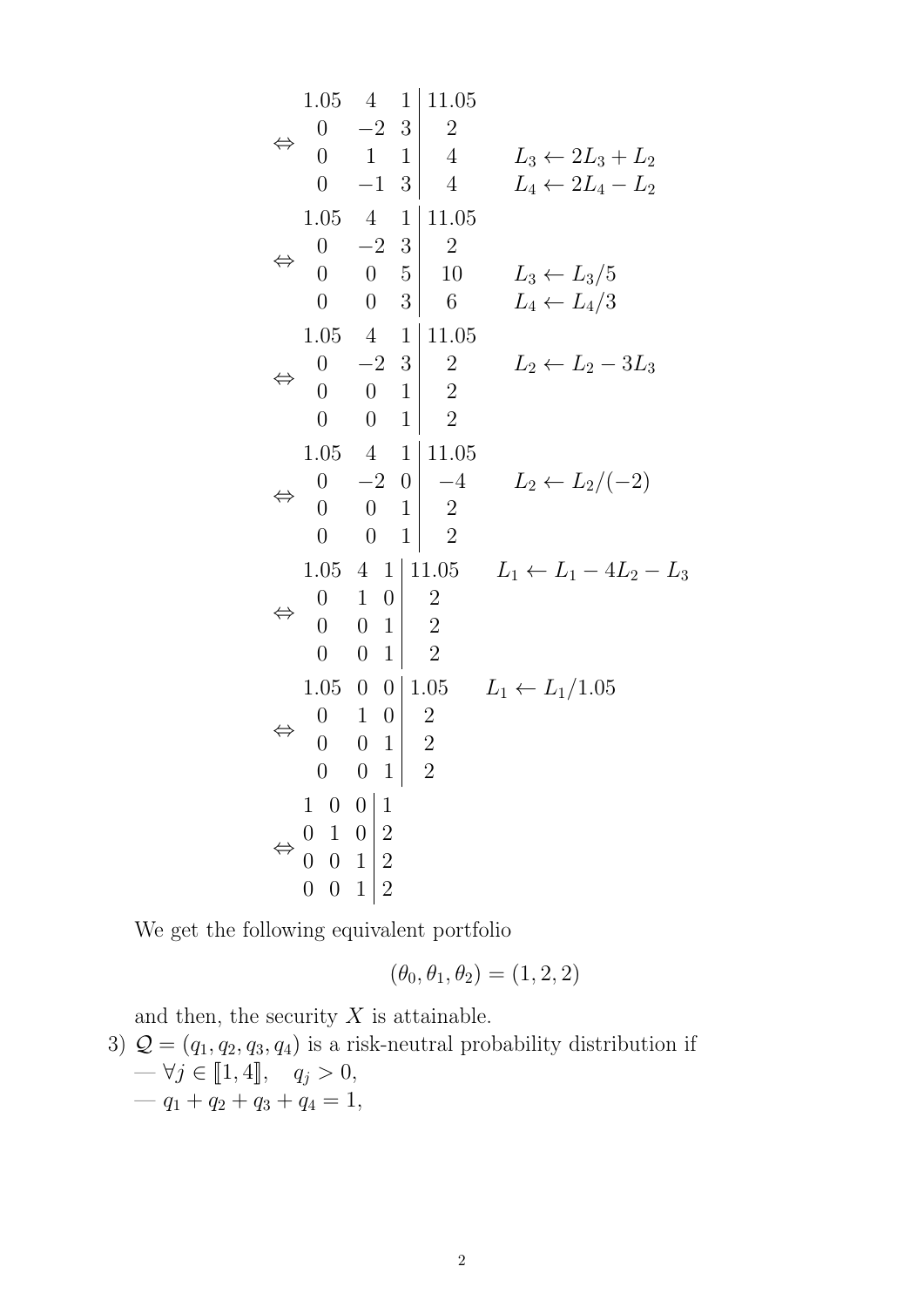— deflated security prices are martingales. That is,

$$
\forall i \in [0, 2]: \quad \frac{S_0^{(i)}}{1} = \mathbb{E}^{\mathcal{Q}} \left( \frac{S_1^{(i)}}{1+r} \right) = \frac{1}{1+r} \mathbb{E}^{\mathcal{Q}} \left( S_1^{(i)} \right) = \frac{1}{1+r} \sum_{j=1}^4 q_j S_1^{(i)}(\omega_j)
$$

that is equivalent to

$$
S_0 = \frac{1}{1+r} S_1 \begin{pmatrix} q_1 \\ q_2 \\ q_3 \\ q_4 \end{pmatrix} \Leftrightarrow S_1 \begin{pmatrix} q_1 \\ q_2 \\ q_3 \\ q_4 \end{pmatrix} = 1.05 S_0.
$$

We want solve

1.05 1.05 1.05 1.05 1.05 1.05 
$$
L_1 \leftarrow L_1/1.05
$$
  
\n4 2 5 3 1.05 × 3  
\n1 1 1 1 1  
\n $\Leftrightarrow$  4 2 5 3 3.15  $L_2 \leftarrow L_2 - 4L_1$   
\n1 4 2 4 3.15  $L_3 \leftarrow L_3 - L_1$   
\n1 1 1 1 1  
\n $\Leftrightarrow$  0 -2 1 -1 -1 -0.85  $L_2 \leftarrow L_2 + L_3$   
\n0 3 1 3 2.15  
\n1 1 1 1 1 1  
\n $\Leftrightarrow$  0 1 2 2 1.3  
\n0 3 1 3 2.15  $L_3 \leftarrow L_3 - 3L_2$   
\n1 1 1 1 1 1  
\n $\Leftrightarrow$  0 1 2 2 1.3  
\n0 0 -5 -3 -1.75  $L_3 \leftarrow L_3/(-5)$   
\n1 1 1 1 1 1  
\n $\Leftrightarrow$  0 1 2 2 1.3  
\n0 0 1 3/5 0.35  
\n1 1 1 1 1  
\n $\Leftrightarrow$  0 1 0 4/5 0.6  
\n0 0 1 3/5 0.35  
\n1 0 0 -2/5 0.05  $L_1 \leftarrow L_1 - L_2 - L_3$   
\n $\Leftrightarrow$  0 1 0 4/5 0.6  
\n0 0 1 3/5 0.35  
\n1 0 0 -2/5 0.05  $L_1 \leftarrow L_1 - L_2 - L_3$   
\n $\Leftrightarrow$  0 1 0 4/5 0.6  
\n0 0 1 3/5 0.35  
\n1 0.35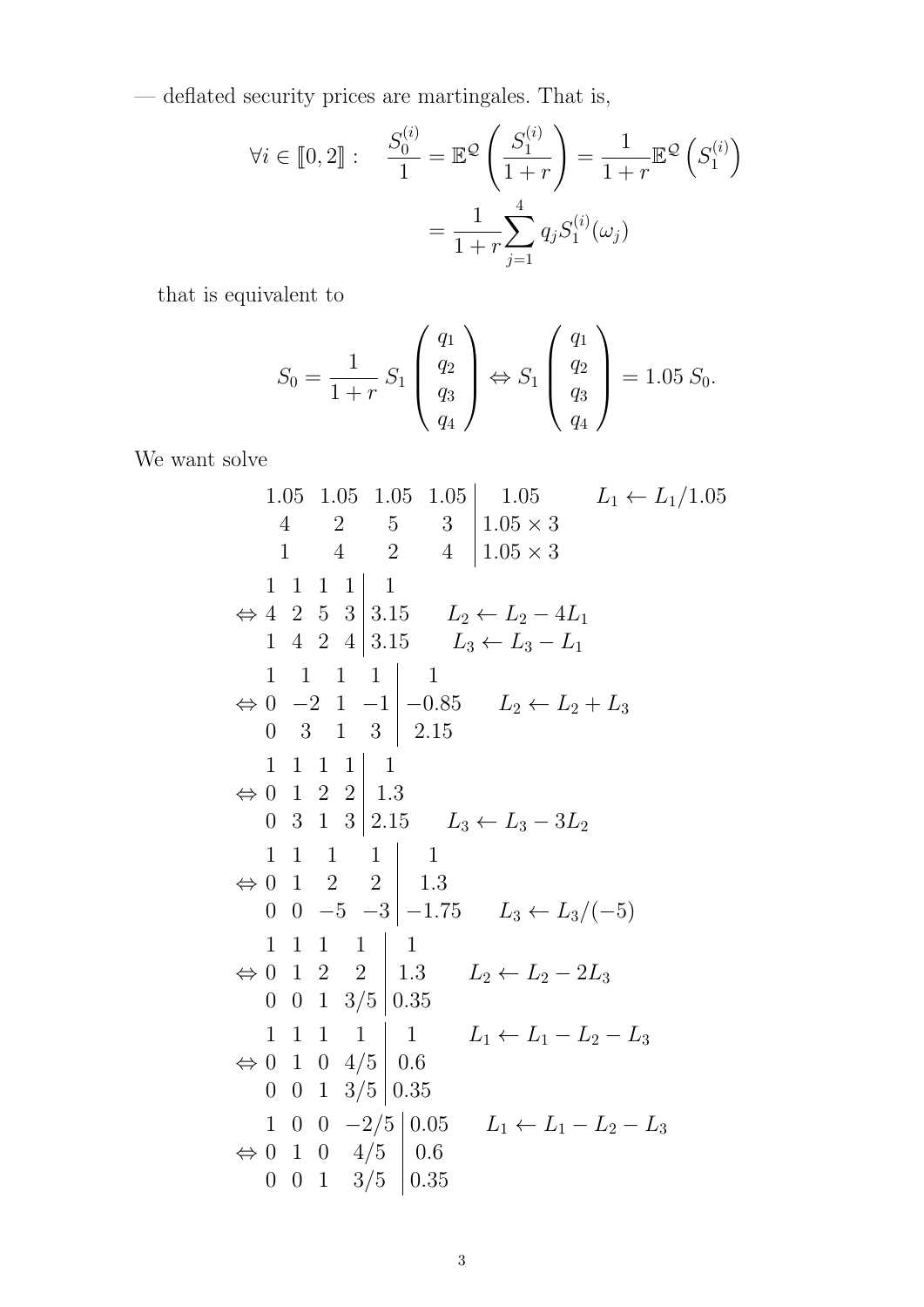Then, for all  $q_4 \in \mathbb{R}$ ,

$$
\left(0.05+\frac{2}{5}q_4,0.6-\frac{4}{5}q_4,0.35-\frac{3}{5}q_4,q_4\right)
$$

is solution of

$$
S_0 = \frac{1}{1+r} S_1 \begin{pmatrix} q_1 \\ q_2 \\ q_3 \\ q_4 \end{pmatrix}.
$$

Since, we want  $q_1 > 0$ ,  $q_2 > 0$ ,  $q_3 > 0$  and  $q_4 > 0$ , we need

$$
\begin{cases}\n0.05 + \frac{2}{5}q_4 > 0 \\
0.6 - \frac{4}{5}q_4 > 0 \\
0.35 - \frac{3}{5}q_4 > 0 \\
q_4 > 0\n\end{cases}\n\Leftrightarrow\n\begin{cases}\nq_4 > -\frac{5 \times 0.05}{2} = 0.125 \\
q_4 < \frac{5 \times 0.6}{4} = 0.75 \\
q_4 < \frac{5 \times 0.35}{3} \approx 0.583 \\
q_4 > 0\n\end{cases}
$$

Then, for all  $q_4 \in$  [0.125, 0.583[,

$$
\left(0.05 + \frac{2}{5}q_4, 0.6 - \frac{4}{5}q_4, 0.35 - \frac{3}{5}q_4, q_4\right)
$$

is a risk-neutral probability distribution. For example, with  $q_4 = 0.2$ , we obtain that

$$
Q = (0.13, 0.44, 0.23, 0.20)
$$

is a risk-neutral probability distribution.

- 4) Since there exists a risk-neutral probability distribution, the fundamental theorem of asset pricing (part 1) gives us that there is no possible arbitrage. Then, there is no arbitrage of type A and then, by a proposition of the course, the linear pricing hypothesis is satisfied.
- 5) By the fundamental theorem of asset pricing, we know that there exists a vector of states prices. Moreover, since the linear pricing hypothesis is satisfied,  $\pi = (\pi_1, \pi_2, \pi_3, \pi_4)$  is a vector of state prices if

$$
\begin{cases}\n(\pi_1, \pi_2, \pi_3, \pi_4) > 0, \\
\int_{S_1} \pi_1 \\
\pi_2 \\
\pi_3 \\
\pi_4\n\end{cases} = S_0.
$$

We saw in question 3) that a risk-neutral probability distribution if and only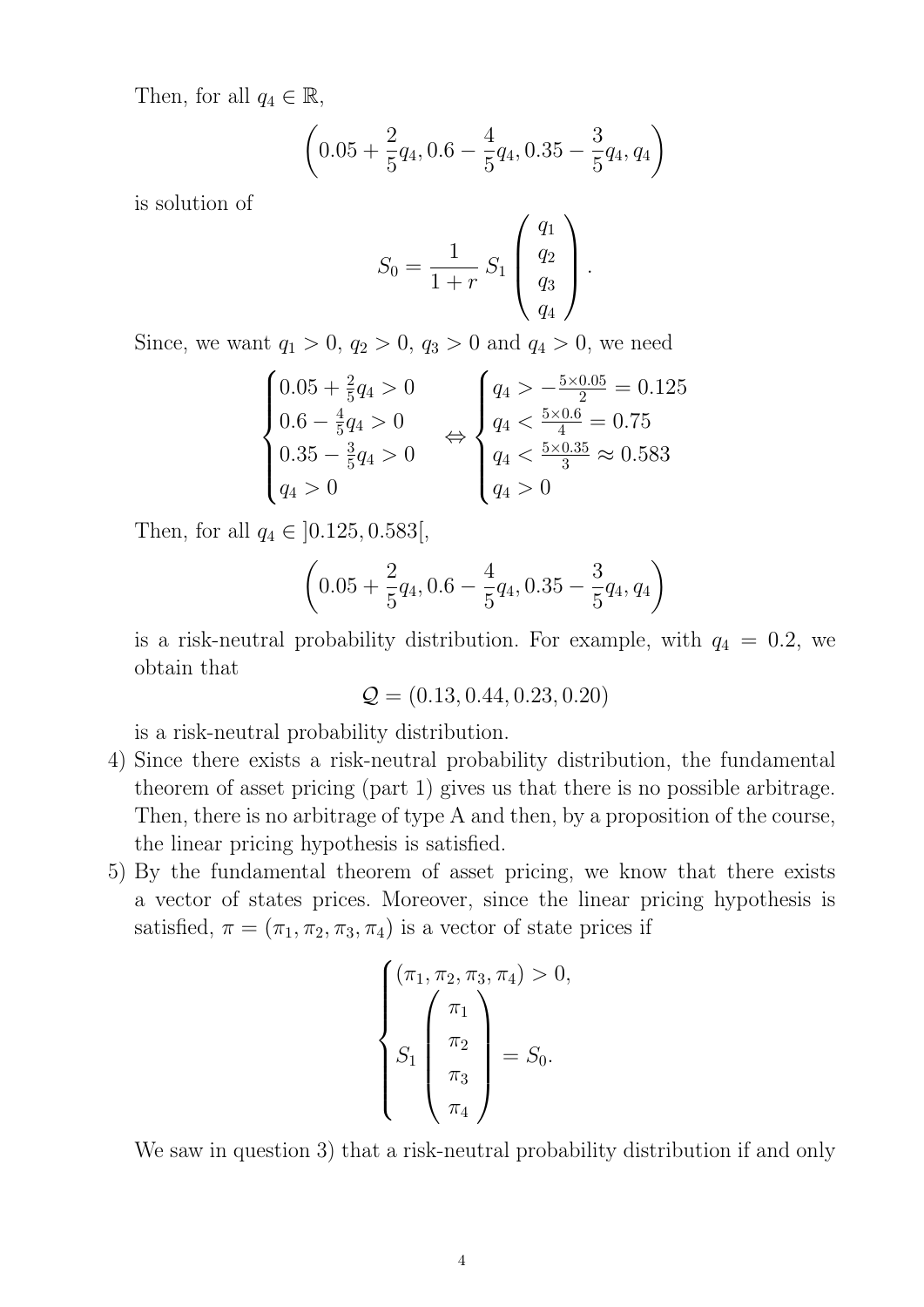if

$$
S_0 = \frac{1}{1+r} S_1 \begin{pmatrix} q_1 \\ q_2 \\ q_3 \\ q_4 \end{pmatrix} \text{ with } \begin{pmatrix} q_1 \\ q_2 \\ q_3 \\ q_4 \end{pmatrix} > 0.
$$

Then, we obtain

 $\pi = (\pi_1, \pi_2, \pi_3, \pi_4)$  is a vector of state prices ⇔  $\pi$  $1 + r$ =  $\left( \pi_1 \right)$  $1 + 1$ ,  $\pi_2$  $1 + r$ ,  $\pi_3$  $1 + r$ ,  $\pi_4$  $1 + r$  $\setminus$ is a risk-neutral probability distribution.

Then, for all  $q_4 \in [0.125, 0.583]$ ,

$$
(1+r) \times \left(0.05 + \frac{2}{5}q_4, 0.6 - \frac{4}{5}q_4, 0.35 - \frac{3}{5}q_4, q_4\right)
$$

is a a vector of state prices. For example, with  $q_4 = 0.2$ , we obtain that

 $\pi = (0.1365, 0.4620, 0.2415, 0.2100)$ 

is a vector of state prices.

6) Since linear pricing hypothesis holds, the fair price at time  $t = 0$  associated to portfolio  $\theta = (1, 2, 2)$  is

$$
P = \theta S_0 = (1, 2, 2) \begin{pmatrix} 1 \\ 3 \\ 3 \end{pmatrix}
$$
  
= 1 + 2 × 3 + 2 × 3 = 1 + 6 + 6 = 13.

Then, it is the fair price.

#### Problem 2 :

1) The cumulative function is defined by

$$
F(x) = \int_{-\infty}^{x} f(t)dt
$$

where f is the density function. If we have a random generator  $(y_i)_{1 \leq i \leq N}$ . We can estimate the cumulative function associate to  $(y_i)_{1 \leq i \leq N}$  with

$$
F_N(x) = \frac{\#\{i : y_i \le x\}}{N}.
$$

2) We obtain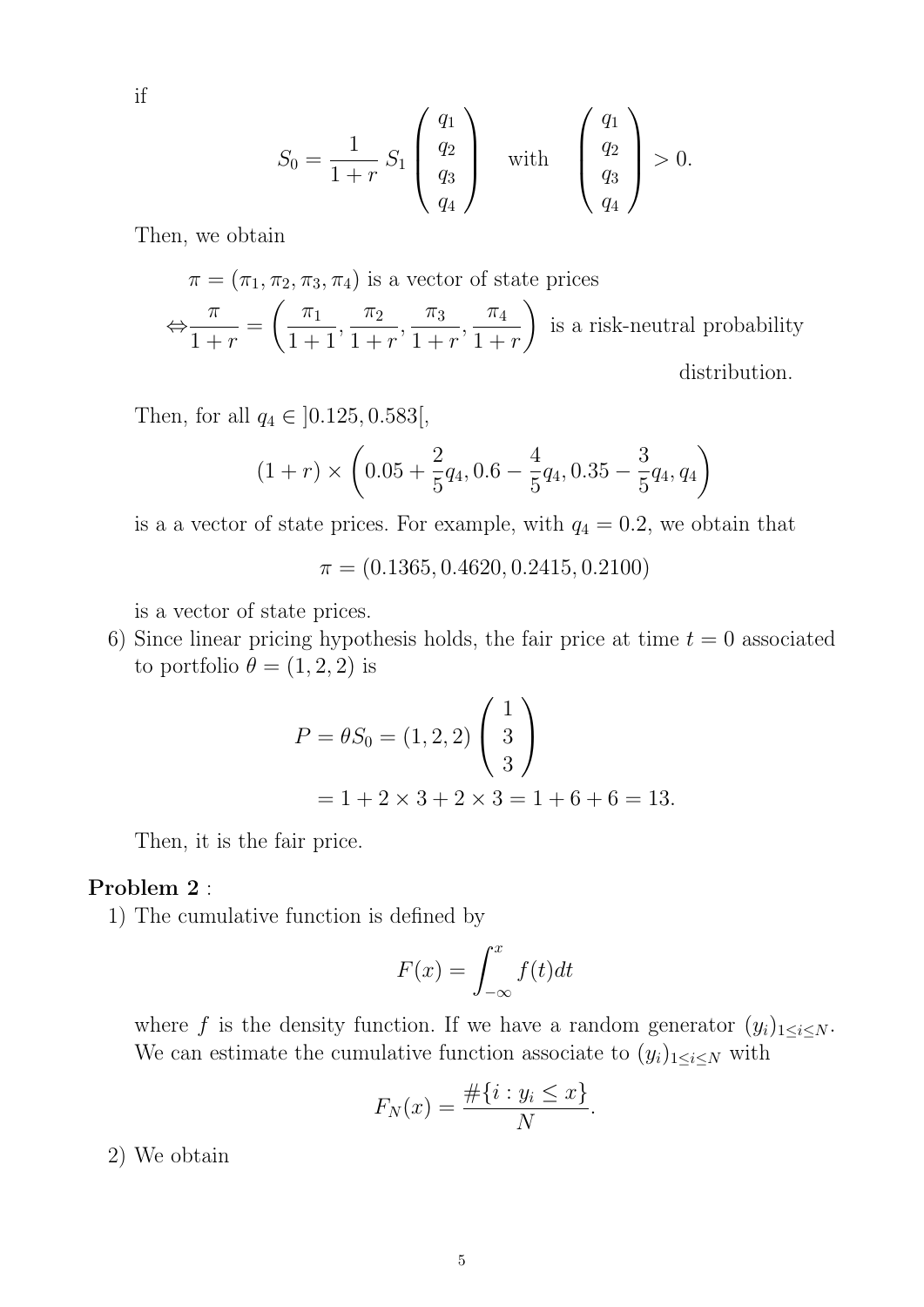

3) The density function for a uniform law is

$$
f(x) = \begin{cases} 1 & \text{if } 0 \le x \le 1, \\ 0 & \text{elsewhere.} \end{cases}
$$

Then, the cumulative function for a uniform law is

$$
F(x) = \int_{-\infty}^{x} f(t)dt = \begin{cases} \int_{-\infty}^{x} 0dt & \text{if } x \le 0, \\ \int_{-\infty}^{0} 0dt + \int_{0}^{x} 1dt & \text{if } 0 \le x \le 1, \\ \int_{-\infty}^{0} 0dt + \int_{0}^{1} 1dt + \int_{1}^{x} 0dt & \text{elsewhere.} \end{cases}
$$

$$
= \begin{cases} 0 & \text{if } x \le 0, \\ x & \text{if } 0 \le x \le 1, \\ 1 & \text{elsewhere.} \end{cases}
$$

4) This is not a uniform distribution since the cumulative function is far from the line of equation  $y = x$ .

## Problem 3 :

1) We have  $y_0 = 107$ ,  $a = 327$ ,  $c = 1$ ,  $m = 1000$  and linear congruencies sequence is defined by

$$
y_{n+1} = a \times y_n + c \mod m.
$$

Then, we obtain

$$
y_1 = a \times y_n + c \mod m
$$
  
= 327 × 107 + 1 mod 1000 = 34990 mod 1000  
= 990.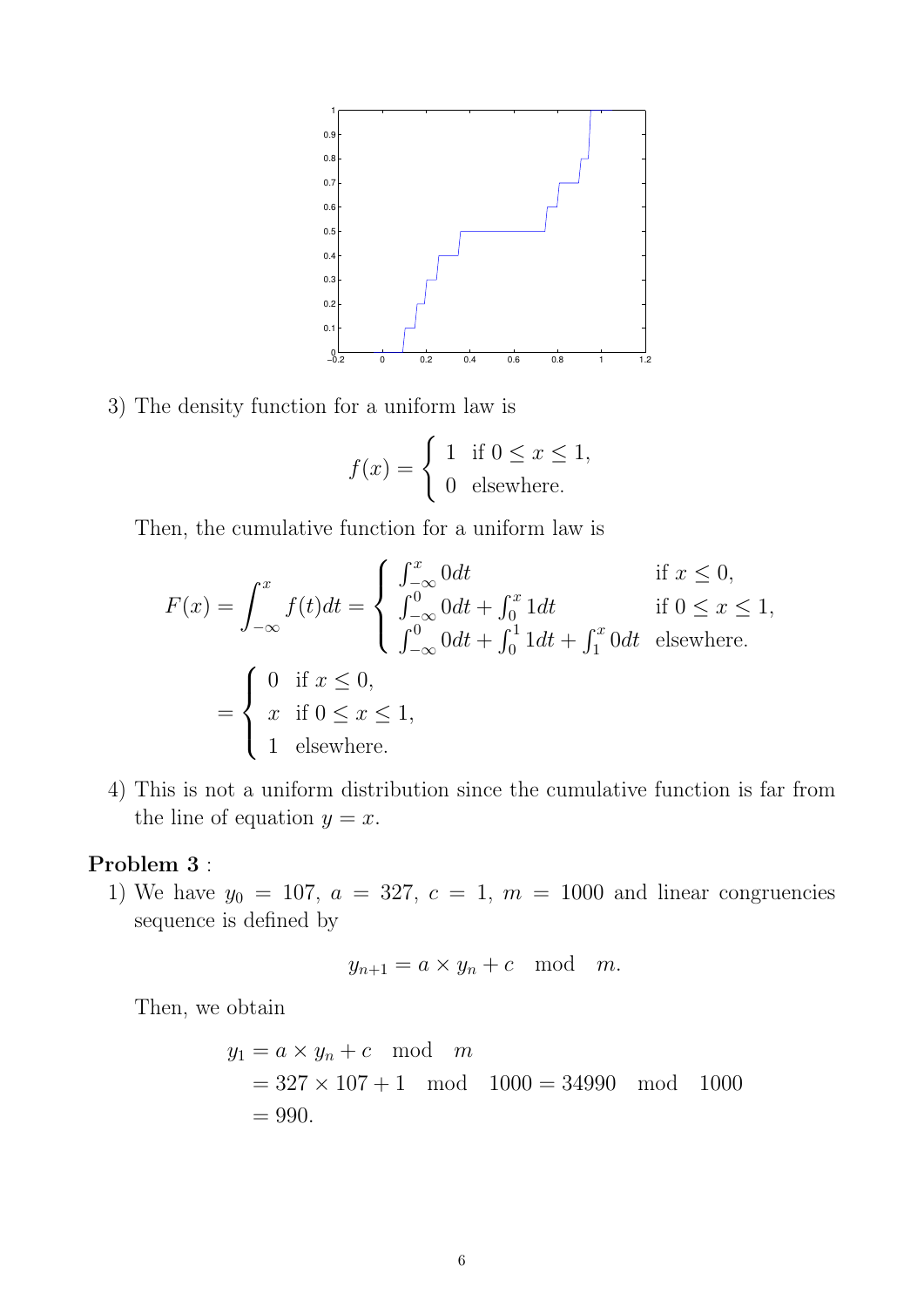Similarly, we obtain

$$
y_2 = 327 \times 990 + 1 \mod 1000
$$
  
= 323731 mod 1000 = 731  

$$
y_3 = 327 \times 731 + 1 \mod 1000
$$
  
= 239038 mod 1000 = 38  

$$
y_4 = 327 \times 38 + 1 \mod 1000
$$
  
= 12427 mod 1000 = 427.

2) We just have to divide by  $m = 1000$ , we obtain

$$
z_0 = 0.107
$$
,  $z_1 = 0.99$ ,  $z_2 = 0.731$ ,  $z_3 = 0.038$ ,  $z_4 = 0.427$ .

3)  $f$  is a density function because  $f$  is positive and

$$
\int_{-\infty}^{+\infty} f(x)dx = \int_{0}^{3^{1/3}} x^2 dx = \left[\frac{x^3}{3}\right]_{0}^{3^{1/3}} = \frac{1}{3} \left(3^{1/3}\right)^3 = \frac{1}{3}3 = 1.
$$

4) The cumulative function  $F$  of the random variable  $X$  is

$$
F(x) = \int_{-\infty}^{x} f(t)dt = \begin{cases} \int_{-\infty}^{x} 0dt & \text{if } x \le 0, \\ \int_{-\infty}^{0} 0dt + \int_{0}^{x} t^2dt & \text{if } 0 \le x \le 3^{1/3}, \\ \int_{-\infty}^{0} 0dt + \int_{0}^{3^{1/3}} t^2dt + \int_{3^{1/3}}^{x} 0dt & \text{elsewhere} \end{cases}
$$

$$
= \begin{cases} 0 & \text{if } \le 0, \\ \left[\frac{x^3}{3}\right]_{0}^{x} & \text{if } 0 \le x \le 3^{1/3}, \\ \left[\frac{x^3}{3}\right]_{0}^{3^{1/3}} & \text{elsewhere} \end{cases} = \begin{cases} 0 & \text{if } \le 0, \\ \frac{x^3}{3} & \text{if } 0 \le x \le 3^{1/3}, \\ 1 & \text{elsewhere.} \end{cases}
$$

5) We know that if Z is a uniform random variable on  $[0, 1]$ , the random variable  $X = F^{-1}(Z)$  has density f. Then,

$$
F^{-1}(z_1), \quad F^{-1}(z_2), \quad F^{-1}(z_3)
$$

are three realizations of random variable  $X$ . We just have to prove that  $F$ is bijective and to compute  $F^{-1}$ . With the question 4), we obtain that F is a bijective function from  $[0, 3^{1/3}]$  to  $[0, 1]$ . We need to compute  $F^{-1}(y)$  for some  $y \in [0, 1]$ , we have

$$
y = F(x) \Leftrightarrow y = \frac{x^3}{3} \Leftrightarrow x^3 = 3y \Leftrightarrow x = (3y)^{1/3}
$$

$$
\Leftrightarrow x = (3y)^{1/3} = F^{-1}(y).
$$

Then,

$$
(3z_1)^{1/3} = 1.44
$$
,  $(3z_2)^{1/3} = 1.299$ ,  $(3z_3)^{1/3} = 0.485$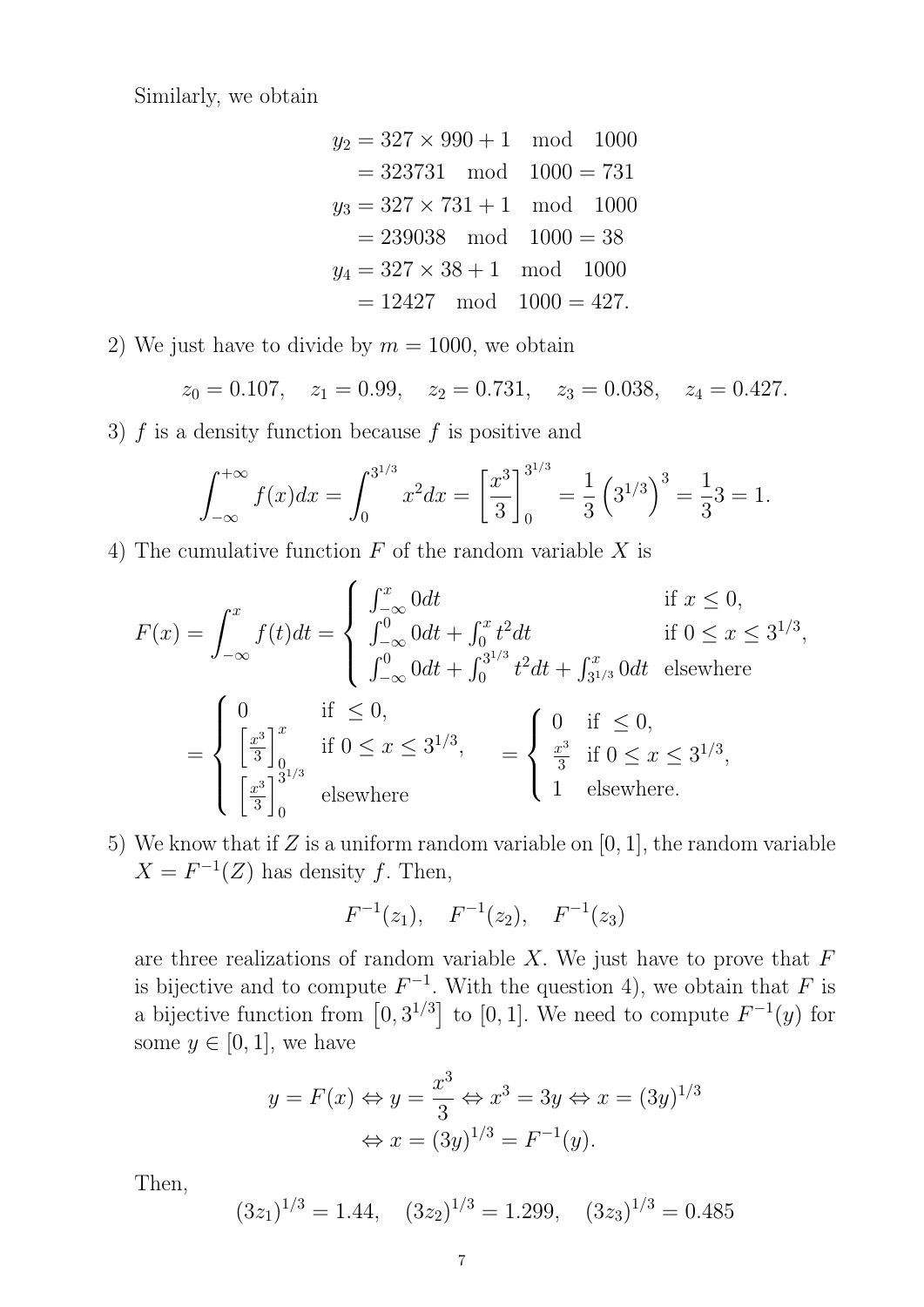are three realizations of random variable X.

6) We have

```
function z= my generator (a, c, m, y0, k)y=constant (a, c, m, y0, k);
    for i = 1:1:kz(i) = (3*y(i))^2(1/3)end
end
```
7) We know that if  $Z_1$  and  $Z_2$  are two uniform random variables on [0, 1], the random variable

$$
\sigma\,\sqrt{-2\,\ln(Z_1)}\cos(2\,\pi\,Z_2)+\mu,
$$

is a normal random variable with mean  $\mu$  and standard deviation  $\sigma$ . In our case, we want a standard normal distribution, then we use  $\mu = 0$  and  $\sigma = 1$ in the Box and Miller formula. Then,

$$
\sqrt{-2 \ln(z_1)} \cos(2 \pi z_2) = -0.0169,
$$
  

$$
\sqrt{-2 \ln(z_3)} \cos(2 \pi z_4) = -2.2931
$$

are two realizations of a standard normal random variable.

# Problem 4 :

We assume that the following data are values of the price of an security at time  $T = 100$  obtained by performing a Monte-Carlo simulations :

125, 135, 95, 100.

Assume that this security follows a binomial model with  $T = 100$ .

1) The four simulations give us the following payoffs :

$$
15,\ 25,\ 0,\ 0.
$$

The average of these four values is

$$
\theta_4 = \frac{15 + 25 + 0 + 0}{4} = \frac{40}{4} = 10.
$$

The value of the call obtained with the Monte-Carlo method is

$$
C = \frac{\theta_4}{(1+r)^{100}} = \frac{10}{(1+0.02)^{100}} \approx 1.38.
$$

2) To give a confidence interval, we firstly need to compute the standard devia-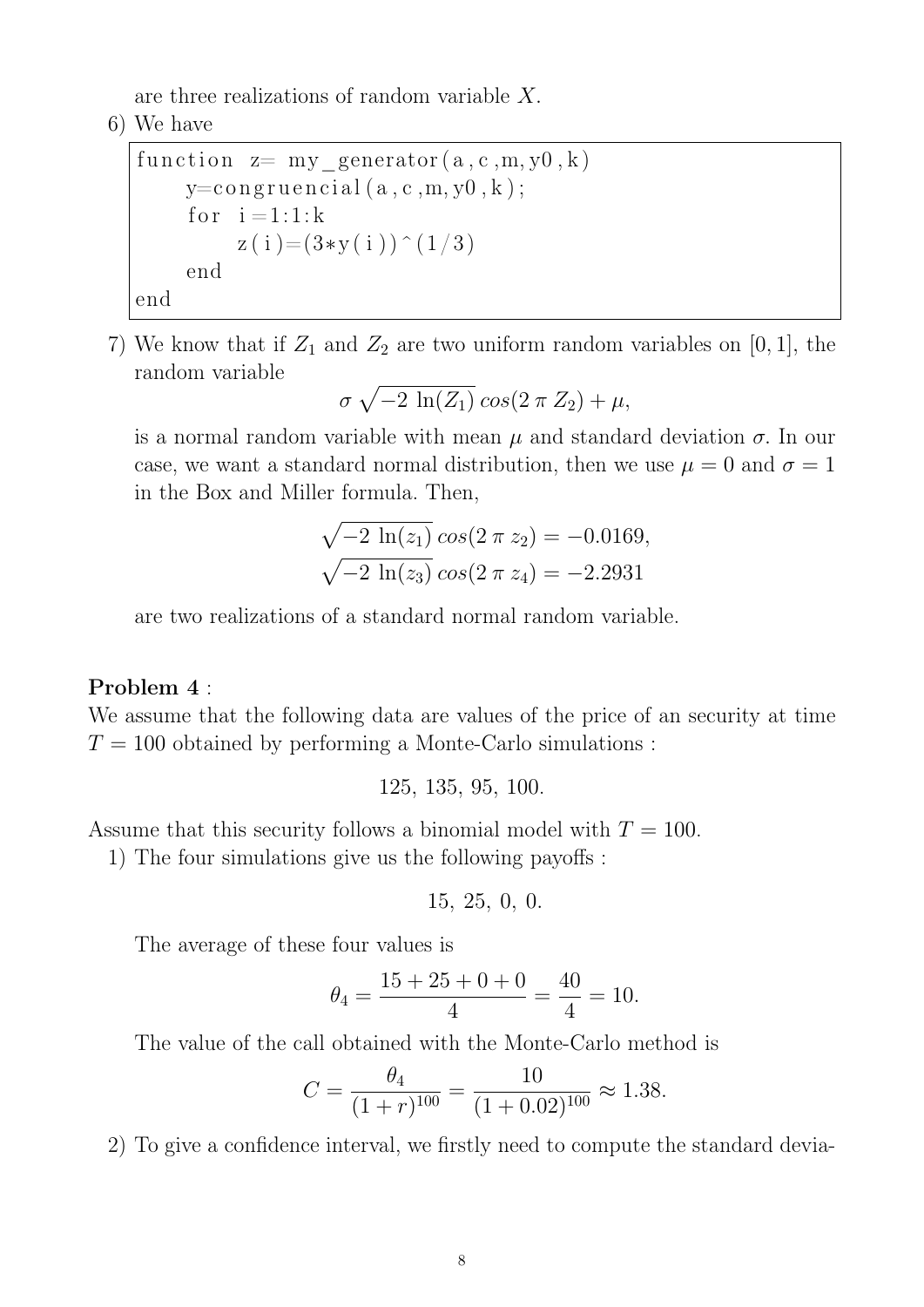tion s of the four previous value, we have

$$
s = \sqrt{\frac{(15 - 10)^2 + (25 - 10)^2 + (0 - 10)^2 + (0 - 10)^2}{4}}
$$
  
=  $\sqrt{\frac{5^2 + 15^2 + 10^2 + 10^2}{4}}$   $\approx$  10.60.

Since the confidence level is 95%, we have  $Z = 1.96$  and the confidence interval is  $[l, u]$  with

$$
l = \theta_4 - Z \frac{s}{\sqrt{n}} = 10 - 1.96 \times \frac{10.60}{\sqrt{4}} \approx -0.39
$$
  

$$
u = \theta_4 + Z \frac{s}{\sqrt{n}} = 10 + 1.96 \times \frac{10.60}{\sqrt{4}} \approx 20.39,
$$

because

$$
P\left(-Z \le \frac{\theta_n - \theta}{s/\sqrt{n}} \le Z\right) = 95\% = 0.95
$$

$$
\Leftrightarrow P\left(\theta_n - Z \times \frac{s}{\sqrt{n}} \le \theta \le \theta_n + Z \times \frac{s}{\sqrt{n}}\right) = 0.95
$$

and it is assumed with the Central Limit Theorem that  $\frac{\theta_n-\theta}{s/\sqrt{n}}$  is a standard normal distribution.

We assume that the value obtained in Question 1) are used as the first step of a two phases methods for performing a confidence interval.

3) We have

$$
P\left(-Z \le \frac{\theta_n - \theta}{s\sqrt{n}} \le Z\right) = 95\% = 0.95
$$
  
\n
$$
\Leftrightarrow P\left(-Z \times \frac{s}{\sqrt{n}} \le \theta_n - \theta \le Z \times \frac{s}{\sqrt{n}}\right) = 0.95
$$
  
\n
$$
\Leftrightarrow P\left(|\theta_n - \theta| \le Z \times \frac{s}{\sqrt{n}}\right) = 0.95.
$$

Then, the absolute error  $|\theta_n - \theta|$  is less than  $\epsilon = 3$  if

$$
Z \times \frac{s}{\sqrt{n}} \le \epsilon \Leftrightarrow n \ge \frac{s^2 \times Z^2}{\epsilon^2} \approx \frac{10.60^2 \times 1.96^2}{3^2} = 47.96.
$$

Then, to obtained an absolute error of at most 3 with a confidence level of 95%, we need at least

$$
n=48
$$

simulations.